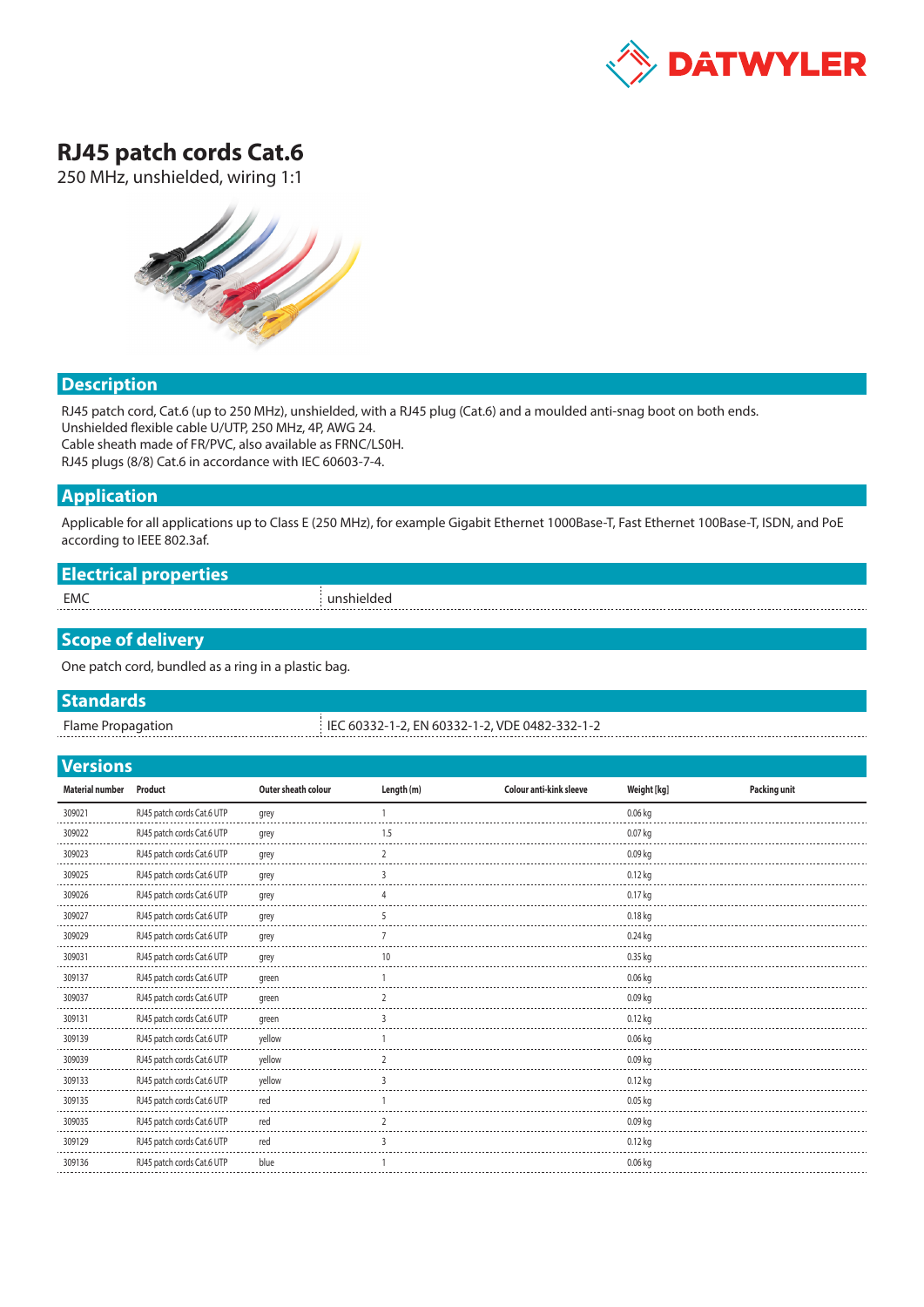

| Material number | Product                    | Outer sheath colour | Length (m)     | Colour anti-kink sleeve | Weight [kg]       | Packing unit |
|-----------------|----------------------------|---------------------|----------------|-------------------------|-------------------|--------------|
| 309036          | RJ45 patch cords Cat.6 UTP | blue                | $\overline{2}$ |                         | 0.09 kg           |              |
| 309130          | RJ45 patch cords Cat.6 UTP | blue                | 3              |                         | 0.13 kg           |              |
| 309138          | RJ45 patch cords Cat.6 UTP | white               | 1              |                         | 0.06 kg           |              |
| 309038          | RJ45 patch cords Cat.6 UTP | white               | 2              |                         | $0.09$ kg         |              |
| 309132          | RJ45 patch cords Cat.6 UTP | white               | 3              |                         | 0.12 kg           |              |
| 309126          | RJ45 patch cords Cat.6 UTP | black               | 1              |                         | 0.06 kg           |              |
| 309127          | RJ45 patch cords Cat.6 UTP | black               | $\overline{2}$ |                         | 0.09 kg           |              |
| 309128          | RJ45 patch cords Cat.6 UTP | black               | 3              |                         | 0.12 kg           |              |
| 309321          | RJ45 patch cords Cat.6 UTP |                     | 1              |                         | 0.06 kg           |              |
| 309322          |                            | grey                | 1.5            |                         | 0.07 kg           |              |
| 309323          | RJ45 patch cords Cat.6 UTP | grey                | 2              |                         | 0.09 kg           |              |
|                 | RJ45 patch cords Cat.6 UTP | grey                | 3              |                         |                   |              |
| 309325          | RJ45 patch cords Cat.6 UTP | grey                |                |                         | 0.13 kg           |              |
| 309326          | RJ45 patch cords Cat.6 UTP | grey                | 4              |                         | 0.15 kg           |              |
| 309327          | RJ45 patch cords Cat.6 UTP | grey                | 5              |                         | 0.21 kg           |              |
| 309329          | RJ45 patch cords Cat.6 UTP | grey                | $\overline{7}$ |                         | 0.24 kg           |              |
| 309331          | RJ45 patch cords Cat.6 UTP | grey                | 10             |                         | 0.39 kg           | 1 pc.        |
| 65160800ZY      | RJ45 patch cords Cat 6 UTP | black               | 1.0            | black                   | 0.05 kg           | 1 pc.        |
| 65161000ZY      | RJ45 patch cords Cat 6 UTP | black               | 2.0            | black                   | 0.1 <sub>kg</sub> | 1 pc.        |
| 65161100ZY      | RJ45 patch cords Cat 6 UTP | black               | 2.5            | black                   | 0.11 kg           | 1 pc.        |
| 65165800ZY      | RJ45 patch cords Cat 6 UTP | white               | 1.0            | white                   | 0.05 kg           | 1 pc.        |
| 65166000ZY      | RJ45 patch cords Cat.6 UTP | white               | 2.0            | white                   | 0.1 kg            | 1 pc.        |
| 65166100ZY      | RJ45 patch cords Cat.6 UTP | white               | 2.5            | white                   | 0.11 kg           | 1 pc.        |
| 65166200ZY      | RJ45 patch cords Cat.6 UTP | white               | 3.0            | white                   | 0.12 kg           | 1 pc.        |
| 65166400ZY      | RJ45 patch cords Cat.6 UTP | white               | 4.0            | white                   | $0.15$ kg         | 1 pc.        |
| 65166600ZY      | RJ45 patch cords Cat.6 UTP | white               | 5.0            | white                   | 0.19 kg           | 1 pc.        |
| 65167000ZY      | RJ45 patch cords Cat.6 UTP | white               | 7.0            | white                   | 0.26 kg           | 1 pc.        |
| 65167600ZY      | RJ45 patch cords Cat 6 UTP | white               | 10.0           | white                   | 0.36 kg           | 1 pc.        |
| 65170800ZY      | RJ45 patch cords Cat.6 UTP | yellow              | 1.0            | yellow                  | 0.05 kg           | 1 pc.        |
| 65171000ZY      | RJ45 patch cords Cat.6 UTP | yellow              | 2.0            | yellow                  | 0.1 <sub>kg</sub> | 1 pc.        |
| 65171100ZY      | RJ45 patch cords Cat.6 UTP | yellow              | 2.5            | yellow                  | 0.11 kg           | 1 pc.        |
| 65171200ZY      | RJ45 patch cords Cat.6 UTP | yellow              | 3.0            | yellow                  | 0.12 kg           | 1 pc.        |
| 65171400ZY      | RJ45 patch cords Cat.6 UTP | yellow              | 4.0            | yellow                  | $0.15$ kg         | 1 pc.        |
| 65171600ZY      | RJ45 patch cords Cat.6 UTP | yellow              | 5.0            | yellow                  | 0.19 kg           | 1 pc.        |
| 65172000ZY      | RJ45 patch cords Cat.6 UTP | yellow              | 7.0            | yellow                  | 0.26 kg           | 1 pc.        |
| 65172600ZY      | RJ45 patch cords Cat.6 UTP | yellow              | 10.0           | yellow                  | 0.36 kg           | 1 pc.        |
| 65175800ZY      | RJ45 patch cords Cat.6 UTP | blue                | 1.0            | blue                    | 0.05 kg           | 1 pc.        |
| 65176000ZY      | RJ45 patch cords Cat.6 UTP | blue                | 2.0            | blue                    | 0.1 kg            | 1 pc.        |
| 65176100ZY      |                            | blue                | 2.5            | blue                    |                   |              |
|                 | RJ45 patch cords Cat.6 UTP |                     |                |                         | 0.11 kg           | 1 pc.        |
| 65176200ZY      | RJ45 patch cords Cat.6 UTP | blue                | 3.0            | blue                    | 0.12 kg           | 1 pc.        |
| 65176400ZY      | RJ45 patch cords Cat.6 UTP | blue                | 4.0            | blue                    | 0.15 kg           | 1 pc.        |
| 65176600ZY      | RJ45 patch cords Cat.6 UTP | blue                | 5.0            | blue                    | 0.19 kg           | 1 pc.        |
| 65177000ZY      | RJ45 patch cords Cat.6 UTP | blue                | 7.0            | blue                    | 0.26 kg           | 1 pc.        |
| 65177600ZY      | RJ45 patch cords Cat.6 UTP | blue                | 10.0           | blue                    | 0.36 kg           | 1 pc.        |
| 65180800ZY      | RJ45 patch cords Cat.6 UTP | red                 | 1.0            | red                     | 0.05 kg           | 1 pc.        |
| 65181000ZY      | RJ45 patch cords Cat.6 UTP | red                 | 2.0            | red                     | 0.1 kg            | 1 pc.        |
| 65181100ZY      | RJ45 patch cords Cat.6 UTP | red                 | 2.5            | red                     | 0.11 kg           | 1 pc.        |
| 65181200ZY      | RJ45 patch cords Cat.6 UTP | red                 | 3.0            | red                     | 0.12 kg           | 1 pc.        |
| 65181400ZY      | RJ45 patch cords Cat.6 UTP | red                 | 4.0            | red                     | 0.15 kg           | 1 pc.        |
| 65181600ZY      | RJ45 patch cords Cat.6 UTP | red                 | 5.0            | red                     | 0.19 kg           | 1 pc.        |
| 65182000ZY      | RJ45 patch cords Cat.6 UTP | red                 | 7.0            | red                     | 0.26 kg           | 1 pc.        |
| 65182600ZY      | RJ45 patch cords Cat.6 UTP | red                 | 10.0           | red                     | 0.36 kg           | 1 pc.        |
| 65185800ZY      | RJ45 patch cords Cat.6 UTP | green               | 1.0            | green                   | 0.05 kg           | 1 pc.        |
|                 |                            |                     |                |                         |                   |              |